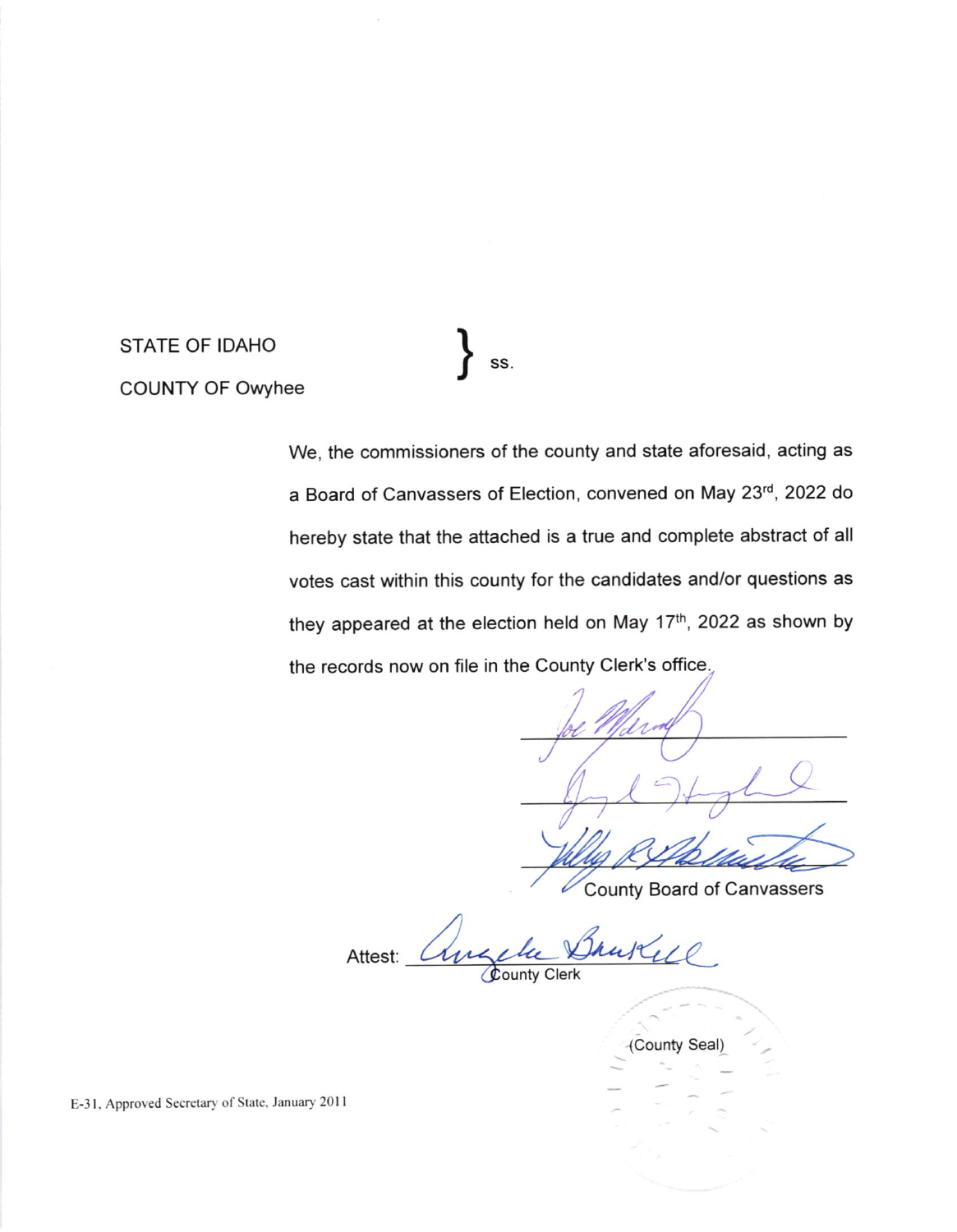#### OWYHEE COLNTY

## ABSTRACT OF VOTES PRIMARY MAY 17. 2022

PRECINC  $\frac{1}{2} \left( \frac{1}{2} \right) \frac{1}{2} \left( \frac{1}{2} \right)$  $\sigma_{\rm c}$  ,  $\sigma_{\rm c}$  ,  $\sigma$  $\sim$  $\alpha\rightarrow\infty$  .  $\sim$   $\sim$   $\sim$  $\mathcal{M} \rightarrow \mathcal{M}$ 001 002 003 004 005 006 007 <sup>008</sup> 010 011 012 099 TOTAL t a,) ooz(a NOME<br>OR<br>NOME N<br>Rex<br>S  $\leqslant$ o n o n THREE CREE PLEA<br>PLEA RIDDI BRUNE) **MORPHY** ser<br>S @ a<br>R  $\frac{1}{2}$ ENTEI fr \_-r or o z z  $\bar{\mathsf{S}}$ z --l  $\overline{\Omega}$ C m m e

### CONSTITUTION

| <b>FEDERAL</b>              |                       |              |              |                |          |              |              |                |              |              |              |              |             |              |   |  |
|-----------------------------|-----------------------|--------------|--------------|----------------|----------|--------------|--------------|----------------|--------------|--------------|--------------|--------------|-------------|--------------|---|--|
| UNITED STATES SENATOR       |                       |              |              |                |          |              |              |                |              |              |              |              |             |              |   |  |
| WRITZ, RAY J                | CON                   |              | $\circ$      | 2              |          | $\circ$      | 0            | $\circ$        | $\circ$      | $\circ$      | $\Omega$     | $\circ$      | $\mathbf 0$ | $\circ$      | 4 |  |
|                             | <b>TOTAL</b>          |              | $\mathbf 0$  | 2              |          | $\circ$      | $\circ$      | $\mathsf{O}$   | $\mathbf{0}$ | $\mathbf 0$  | $\Omega$     | $\mathbf{O}$ | $\Omega$    | $\Omega$     | 4 |  |
| <b>STATE</b>                |                       |              |              |                |          |              |              |                |              |              |              |              |             |              |   |  |
| <b>GOVERNOR</b>             | <b>STATE OF IDAHO</b> |              |              |                |          |              |              |                |              |              |              |              |             |              |   |  |
| DAVISON, CHANTYROSE         | CON                   |              | $\Omega$     | 2              | 3        | $\mathsf{O}$ | $\mathsf{o}$ | 0              |              | O            | $\Omega$     | $\circ$      | 0           | $\mathbf{O}$ | 6 |  |
| COLE, RYAN WR-IN            | CON                   | $\Omega$     | $\Omega$     | $\overline{0}$ | 0        | $\mathsf{O}$ | $\mathbf{O}$ | $\overline{0}$ | $\mathbf{O}$ | $\mathsf{O}$ | $\Omega$     | $\mathsf{O}$ | $\Omega$    | $\circ$      |   |  |
|                             | <b>TOTAL</b>          |              | $\Omega$     | 2              | 3        | $\mathsf{O}$ | $\Omega$     | $\mathsf{O}$   | $\Omega$     | $\mathsf{O}$ | $\Omega$     | $\circ$      | $\Omega$    | $\Omega$     | 6 |  |
| <b>LIEUTENANT GOVERNOR</b>  | <b>STATE OF IDAHO</b> |              |              |                |          |              |              |                |              |              |              |              |             |              |   |  |
| PRO LIFE AKA RICHARDSON CON |                       | $\mathbf{0}$ | $\circ$      |                | 0        | $\circ$      | $\mathsf{O}$ | $\mathsf{o}$   | $\circ$      | $\mathsf{o}$ | $\mathsf{O}$ | $\circ$      | $\mathbf 0$ | $\circ$      |   |  |
|                             | <b>TOTAL</b>          | $\mathbf{0}$ | $\circ$      | $\mathbf{1}$   | $\Omega$ | $\circ$      | $\circ$      | $\circ$        | $\Omega$     | $\circ$      | $\Omega$     | $\circ$      | $\Omega$    | $\circ$      |   |  |
| <b>STATE CONTROLLER</b>     |                       |              |              |                |          |              |              |                |              |              |              |              |             |              |   |  |
| <b>GARDNER, MISTE</b>       | CON                   |              | $\circ$      | $\circ$        | $\circ$  | 0            | 0            | $\circ$        | $\circ$      | $\circ$      | $\circ$      | $\circ$      | $\circ$     | $\circ$      |   |  |
|                             | <b>TOTAL</b>          |              | $\mathsf{O}$ | $\circ$        | 0        | 0            | $\circ$      | $\mathsf{O}$   | $\circ$      | $\circ$      | $\circ$      | $\circ$      | $\Omega$    | $\Omega$     |   |  |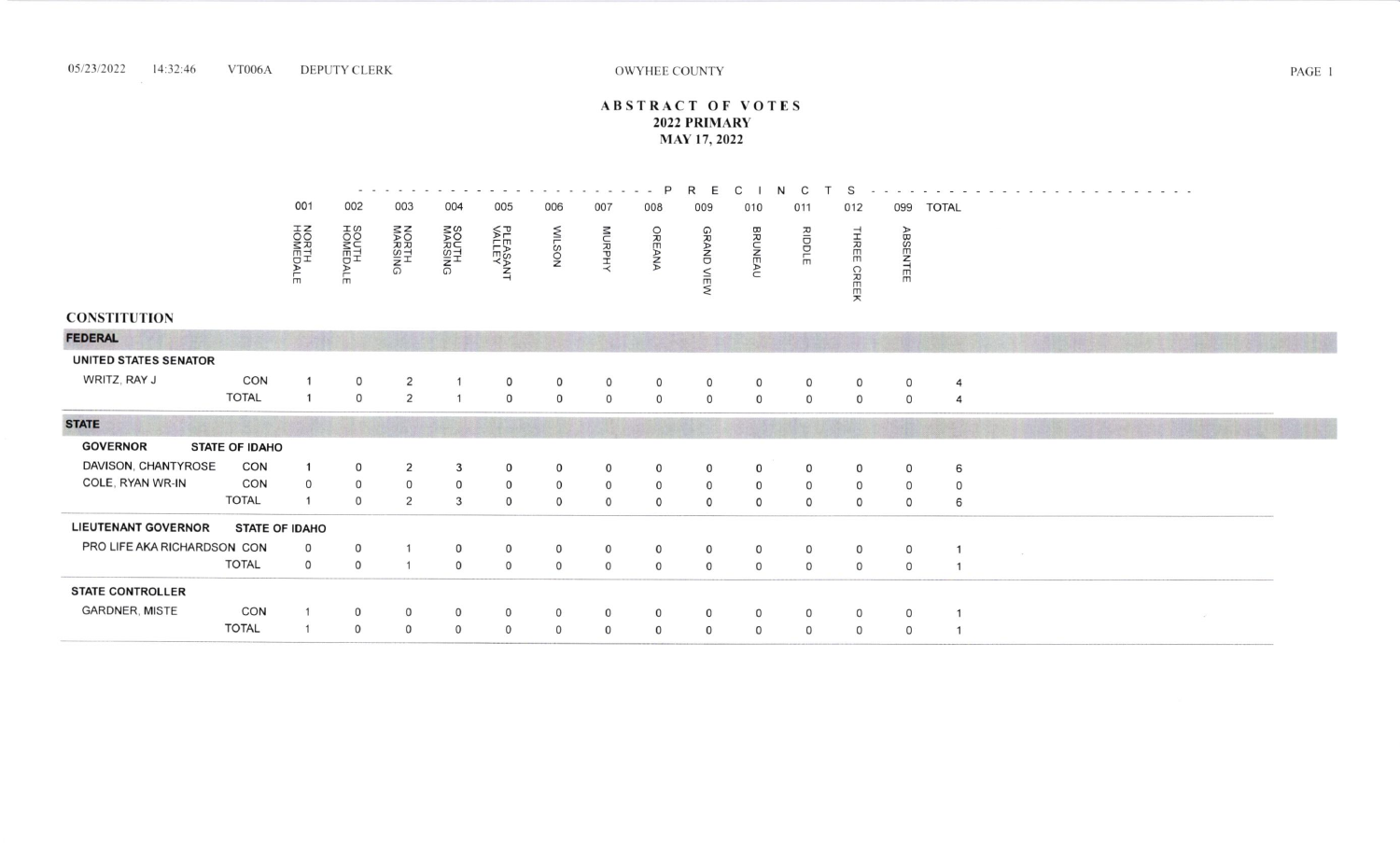#### 05/23/2022 14:32:46 **VT006A DEPUTY CLERK**

# **ABSTRACT OF VOTES** 2022 PRIMARY **MAY 17, 2022**

|                                  |                          |                   |                     |                                  |                          |                              |                  |                                | P              | R<br>E         | C                                |                |                |                |              |                |
|----------------------------------|--------------------------|-------------------|---------------------|----------------------------------|--------------------------|------------------------------|------------------|--------------------------------|----------------|----------------|----------------------------------|----------------|----------------|----------------|--------------|----------------|
|                                  |                          | 001               | 002                 | 003                              | 004                      | 005                          | 006              | 007                            | 008            | 009            | 010                              | 011            | 012            | 099            | <b>TOTAL</b> |                |
| <b>DEMOCRATIC PARTY</b>          |                          | NORTH<br>HOMEDALE | SOUTH<br>HOMEDALE   | <b>NORTH<br/>MARSING</b>         | <b>SOUTH<br/>MARSING</b> | PLEASANT<br>VALLEY           | <b>MILSON</b>    | MURPHY                         | OREANA         | GRAND VIEW     | <b>BRUNEAU</b>                   | RIDDLE         | THREE CREEK    | ABSENTEE       |              |                |
| <b>FEDERAL</b>                   |                          |                   |                     |                                  |                          |                              |                  |                                |                |                |                                  |                |                |                |              |                |
|                                  |                          |                   |                     |                                  |                          |                              |                  |                                |                |                |                                  |                |                |                |              |                |
| <b>UNITED STATES SENATOR</b>     |                          |                   |                     |                                  |                          |                              |                  |                                |                |                |                                  |                |                |                |              |                |
| PURSLEY, BEN<br>ROTH, DAVID      | <b>DEM</b><br><b>DEM</b> | 2                 | 3                   | 5                                | 3                        | 0                            | 0                |                                | $\mathbf{0}$   | $\Omega$       | 2                                |                |                |                | 24           |                |
|                                  | <b>TOTAL</b>             | 3<br>5            | 4<br>$\overline{7}$ | $\overline{2}$<br>$\overline{7}$ | 3<br>6                   | $\mathsf{O}$<br>$\mathsf{O}$ | 0<br>$\mathbf 0$ | $\overline{2}$<br>$\mathbf{3}$ | $\overline{1}$ | 4<br>4         | $\overline{c}$<br>$\overline{4}$ | 8              |                | 9              | 39           |                |
|                                  |                          |                   |                     |                                  |                          |                              |                  |                                |                |                |                                  | 12             | $\mathbf{1}$   | 13             | 63           |                |
| <b>U.S. REPRESENTATIVE</b>       | <b>DISTRICT NO. 1</b>    |                   |                     |                                  |                          |                              |                  |                                |                |                |                                  |                |                |                |              |                |
| PETERSON, KAYLEE                 | <b>DEM</b>               | 5                 | 7                   | $\overline{7}$                   | 7                        | 0                            |                  | $\mathbf{3}$                   |                | 4              | 4                                | 12             | $\mathbf{1}$   | 13             | 65           |                |
|                                  | <b>TOTAL</b>             | 5                 | $\overline{7}$      | $\overline{7}$                   | $\overline{7}$           | $\circ$                      | $\mathbf{1}$     | $\mathbf{3}$                   | $\mathbf{1}$   | 4              | $\boldsymbol{4}$                 | 12             | $\mathbf{1}$   | 13             | 65           |                |
| <b>LEG DIST 23 STATE SENATOR</b> |                          |                   |                     |                                  |                          |                              |                  |                                |                |                |                                  |                |                |                |              |                |
| LOSE, MIK                        | <b>DEM</b>               | 5                 | $\overline{1}$      | $\overline{7}$                   | $\overline{7}$           | $\mathsf{O}$                 | $\mathbf{1}$     | 3                              |                | $\overline{4}$ | $\overline{4}$                   | 11             | $\mathbf{1}$   | 12             | 57           |                |
| ODELL, SHAWN L                   | <b>DEM</b>               |                   |                     |                                  |                          |                              |                  |                                |                |                |                                  |                |                |                |              | 0 withdraw     |
|                                  | <b>TOTAL</b>             | 5                 |                     | $\overline{7}$                   | $\overline{7}$           | $\mathsf{O}$                 | $\mathbf{1}$     | $\mathbf{3}$                   |                | 4              | 4                                | 11             |                | 12             | 57           |                |
| <b>STATE</b>                     |                          |                   |                     |                                  |                          |                              |                  |                                |                |                |                                  |                |                |                |              |                |
| <b>GOVERNOR</b>                  | <b>STATE OF IDAHO</b>    |                   |                     |                                  |                          |                              |                  |                                |                |                |                                  |                |                |                |              |                |
| HEIDT, STEPHEN                   | <b>DEM</b>               | $\overline{4}$    | 6                   | 5                                | 6                        | 0                            |                  | 3                              |                | 3              | 3                                | 9              |                | 12             | 54           |                |
| REILLY, DAVE WR-IN               | <b>DEM</b>               | $\mathsf{O}$      | 0                   | 0                                | $\mathsf{o}$             | O                            | 0                | $\mathbf 0$                    | 0              | $\mathbf 0$    | 0                                | $\mathbf 0$    | $\mathbf{1}$   | $\circ$        | $\mathbf{1}$ |                |
| ROGNSTAD, SHELBY WR-IN DEM       |                          | $\overline{0}$    | $\mathbf{1}$        | 4                                | $\mathbf 0$              | 0                            | $\mathbf 0$      | $\mathsf{O}$                   | $\mathbf 0$    | $\mathsf{O}$   |                                  | $\overline{1}$ | 0              | $\overline{1}$ | 8            |                |
|                                  | <b>TOTAL</b>             | $\overline{4}$    | $\overline{7}$      | 9                                | 6                        | 0                            | $\mathbf{1}$     | $\mathbf{3}$                   | $\mathbf{1}$   | $\mathbf{3}$   | 4                                | 10             | $\overline{2}$ | 13             | 63           |                |
| <b>LIEUTENANT GOVERNOR</b>       | <b>STATE OF IDAHO</b>    |                   |                     |                                  |                          |                              |                  |                                |                |                |                                  |                |                |                |              |                |
| MANWEILER, TERRI PICKEN DEM      |                          | 5                 | $\overline{7}$      | 8                                | $\overline{7}$           | O                            | $\overline{1}$   | 3                              | $\mathbf{1}$   | 3              | 3                                | 9              | $\overline{1}$ | 12             | 60           |                |
|                                  | <b>TOTAL</b>             | 5                 | $7\overline{ }$     | 8                                | $\overline{7}$           | 0                            | $\mathbf{1}$     | $\mathbf{3}$                   | $\mathbf{1}$   | $\mathbf{3}$   | 3                                | 9              | $\overline{1}$ | 12             | 60           | Report Follows |
| <b>SECRETARY OF STATE</b>        | <b>STATE OF IDAHO</b>    |                   |                     |                                  |                          |                              |                  |                                |                |                |                                  |                |                |                |              |                |
| <b>KEENAN, SHAWN</b>             | <b>DEM</b>               | $\overline{4}$    | $\overline{7}$      | 8                                | $\overline{7}$           | 0                            |                  | 3                              |                | 4              |                                  | 9              | $\mathbf{1}$   | 13             | 62           |                |
|                                  | <b>TOTAL</b>             | $\overline{4}$    | $\overline{7}$      | 8                                | $\overline{7}$           | 0                            | $\mathbf{1}$     | $\mathbf{3}$                   |                | 4              | 4                                | 9              | $\overline{1}$ | 13             | 62           |                |

 $\mathbf{r}^{(1)}=\frac{\mathbf{r}^{(1)}}{\mathbf{r}^{(1)}}$ 

PAGE 2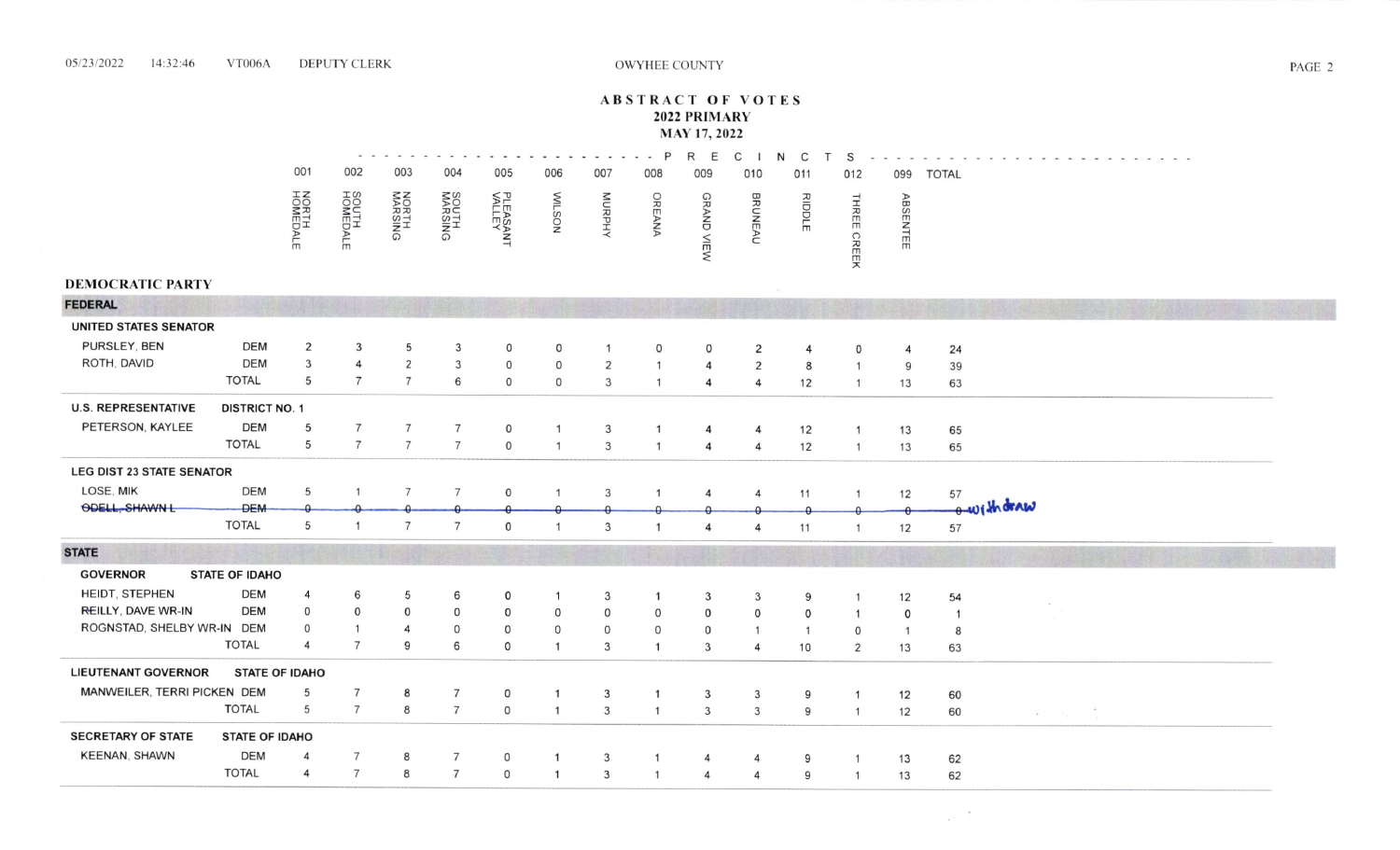#### 05/23/2022 14:32:46 **VT006A DEPUTY CLERK**

# **ABSTRACT OF VOTES** 2022 PRIMARY MAY 17, 2022

|                                         |              |                    |                   |                          |                          |                    |                |               |                | R          |                  |             |              |          |                        |  |
|-----------------------------------------|--------------|--------------------|-------------------|--------------------------|--------------------------|--------------------|----------------|---------------|----------------|------------|------------------|-------------|--------------|----------|------------------------|--|
|                                         |              | 001                | 002               | 003                      | 004                      | 005                | 006            | 007           | 008            | 009        | 010              | 011         | 012          | 099      | <b>TOTAL</b>           |  |
|                                         |              | NORTH<br>HOMEDALE  | SOUTH<br>HOMEDALE | <b>NORTH<br/>MARSING</b> | <b>SOUTH<br/>MARSING</b> | PLEASANT<br>VALLEY | <b>MUSON</b>   | <b>MURPHY</b> | OREANA         | GRAND VIEW | <b>BRUNEAU</b>   | RIDDLE      | THREE        | ABSENTEE |                        |  |
|                                         |              |                    |                   |                          |                          |                    |                |               |                |            |                  |             | <b>CREEK</b> |          |                        |  |
| <b>DEMOCRATIC PARTY</b>                 |              |                    |                   |                          |                          |                    |                |               |                |            |                  |             |              |          |                        |  |
| <b>STATE</b>                            |              |                    |                   |                          |                          |                    |                |               |                |            |                  |             |              |          |                        |  |
| <b>ATTORNEY GENERAL</b>                 |              |                    |                   |                          |                          |                    |                |               |                |            |                  |             |              |          |                        |  |
| <b>SCANLIN, STEVEN</b>                  | <b>DEM</b>   | 5                  |                   | $\overline{7}$           |                          | $\mathsf{O}$       |                | 3             |                | 3          | 4                | 11          |              | 13       | 63                     |  |
|                                         | <b>TOTAL</b> | 5                  | $\overline{7}$    | $7\overline{ }$          | $\overline{7}$           | $\circ$            | $\overline{1}$ | 3             | $\overline{1}$ | 3          | $\overline{4}$   | 11          |              | 13       | 63                     |  |
| <b>STATE TREASURER</b>                  |              |                    |                   |                          |                          |                    |                |               |                |            |                  |             |              |          |                        |  |
| ELLSWORTH, JILL L                       | <b>DEM</b>   | 5                  | $\overline{7}$    | $\overline{7}$           | 8                        | $\mathsf{O}$       |                | 3             |                | 3          |                  | 12          |              | 13       | 65                     |  |
|                                         | <b>TOTAL</b> | 5                  | $\overline{7}$    | $\overline{7}$           | 8                        | $\overline{O}$     |                | 3             |                | 3          | $\Delta$         | 12          |              | 13       | 65                     |  |
| SUPERINTENDENT OF PUBLIC                |              | <b>INSTRUCTION</b> |                   |                          |                          |                    |                |               |                |            |                  |             |              |          |                        |  |
| <b>GILBERT, TERRY L</b>                 | <b>DEM</b>   | 5                  | $\overline{7}$    | $\overline{7}$           | $\overline{7}$           | $\mathsf{o}$       |                | 3             |                | 3          | $\boldsymbol{A}$ | 11          |              | 13       | 63                     |  |
|                                         | <b>TOTAL</b> | 5                  | $\overline{7}$    | $\overline{7}$           | $\overline{7}$           | $\overline{O}$     |                | 3             | - 1            | 3          | $\overline{4}$   | 11          |              | 13       | $\zeta = \kappa$<br>63 |  |
| <b>STATE CONTROLLER</b>                 |              |                    |                   |                          |                          |                    |                |               |                |            |                  |             |              |          |                        |  |
| DAVID, DIANNA                           | <b>DEM</b>   | 5                  | $\overline{7}$    |                          |                          | $\mathbf 0$        |                | 3             |                | 3          | $\overline{4}$   | 11          |              | 13       | 63                     |  |
|                                         | <b>TOTAL</b> | $5\phantom{.0}$    | $\overline{7}$    | $\overline{7}$           | $\overline{7}$           | $\mathsf{O}$       |                | 3             | $\overline{1}$ | 3          | $\overline{4}$   | 11          |              | 13       | 63                     |  |
| <b>PRECINCT</b>                         |              |                    |                   |                          |                          |                    |                |               |                |            |                  |             |              |          |                        |  |
| PRECINT COMMITTEEMAN - DEMOCRATIC PARTY |              |                    |                   |                          |                          |                    |                |               |                |            |                  |             |              |          |                        |  |
| LINDSTEDT, SUSAN M WR-IN DEM            |              | 0                  | 0                 | $\circ$                  | 0                        | 0                  | 0              | 0             | 0              | $\circ$    | 0                | 0           | 0            |          |                        |  |
|                                         | <b>TOTAL</b> | $\circ$            | 0                 | $\Omega$                 | $\circ$                  | $\circ$            | $\circ$        | $\mathsf{O}$  | $\Omega$       | $\circ$    | $\Omega$         | $\mathbf 0$ | 0            |          |                        |  |